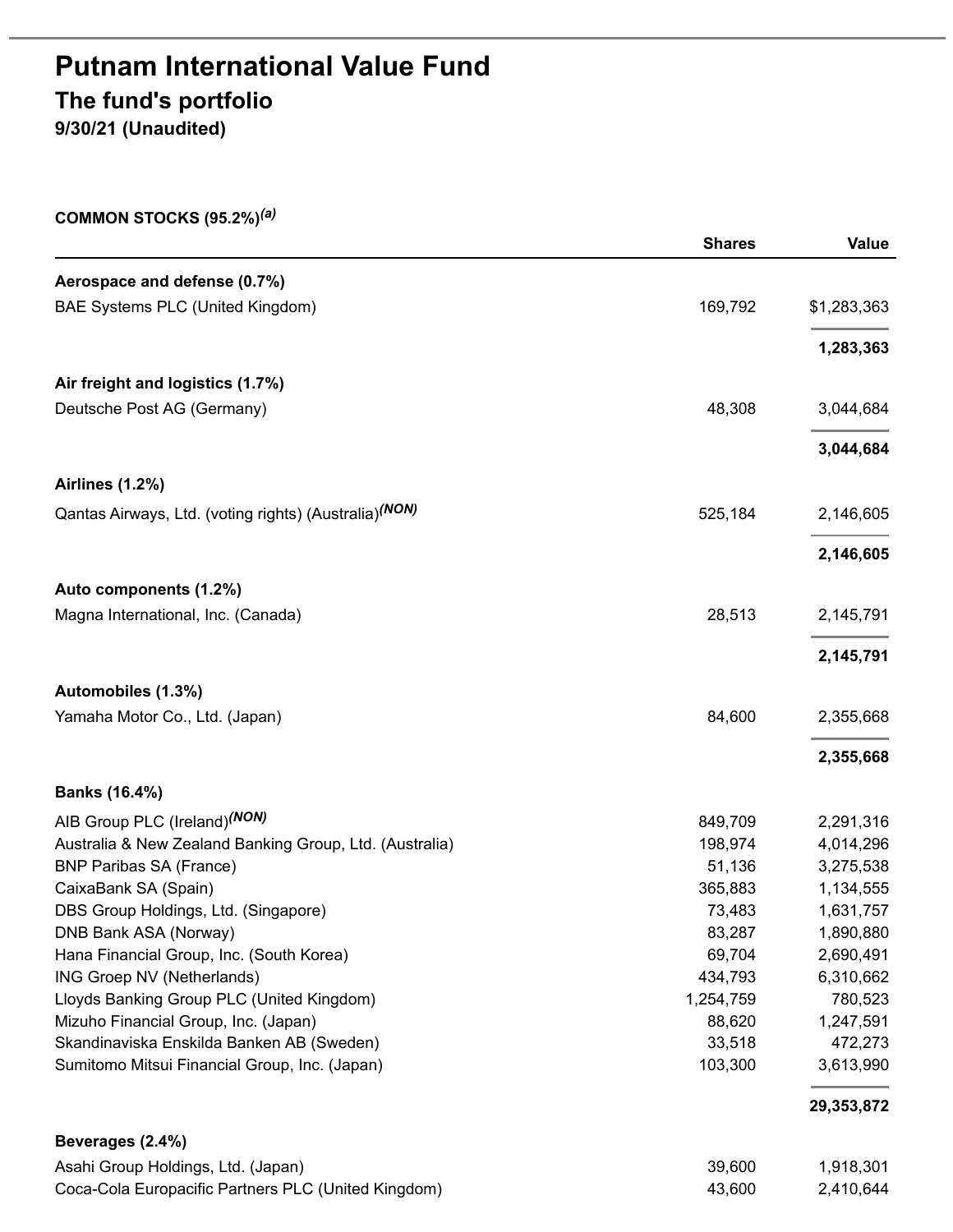|                                               |         | 4,328,945 |
|-----------------------------------------------|---------|-----------|
| Building products (1.2%)                      |         |           |
| Compagnie De Saint-Gobain (France)            | 32,883  | 2,214,738 |
|                                               |         | 2,214,738 |
| Capital markets (2.5%)                        |         |           |
| Quilter PLC (United Kingdom)                  | 958,186 | 1,826,939 |
| <b>UBS Group AG (Switzerland)</b>             | 159,414 | 2,547,432 |
|                                               |         | 4,374,371 |
| Chemicals (1.0%)                              |         |           |
| LANXESS AG (Germany)                          | 26,339  | 1,791,055 |
|                                               |         | 1,791,055 |
| <b>Construction and engineering (2.5%)</b>    |         |           |
| Vinci SA (France)                             | 42,456  | 4,397,758 |
|                                               |         | 4,397,758 |
| <b>Construction materials (1.2%)</b>          |         |           |
| CRH PLC (Ireland)                             | 45,944  | 2,143,104 |
|                                               |         | 2,143,104 |
| Diversified financial services (2.4%)         |         |           |
| Eurazeo SA (France)                           | 24,648  | 2,316,464 |
| ORIX Corp. (Japan)                            | 107,200 | 2,003,350 |
|                                               |         | 4,319,814 |
| Diversified telecommunication services (3.5%) |         |           |
| BCE, Inc. (Canada)                            | 33,700  | 1,688,193 |
| Nippon Telegraph & Telephone Corp. (Japan)    | 125,700 | 3,474,984 |
| Telstra Corp., Ltd. (Australia)               | 400,217 | 1,128,017 |
|                                               |         | 6,291,194 |
| Electric utilities (2.4%)                     |         |           |
| Fortum OYJ (Finland)                          | 64,729  | 1,968,546 |
| SSE PLC (United Kingdom)                      | 108,022 | 2,268,303 |
|                                               |         | 4,236,849 |
| Electrical equipment (0.2%)                   |         |           |
| Siemens Energy AG (Germany) <sup>(NON)</sup>  | 12,521  | 336,468   |
|                                               |         | 336,468   |
| Food and staples retail (2.3%)                |         |           |
| Koninklijke Ahold Delhaize NV (Netherlands)   | 76,235  | 2,527,442 |
| Seven & i Holdings Co., Ltd. (Japan)          | 32,800  | 1,488,448 |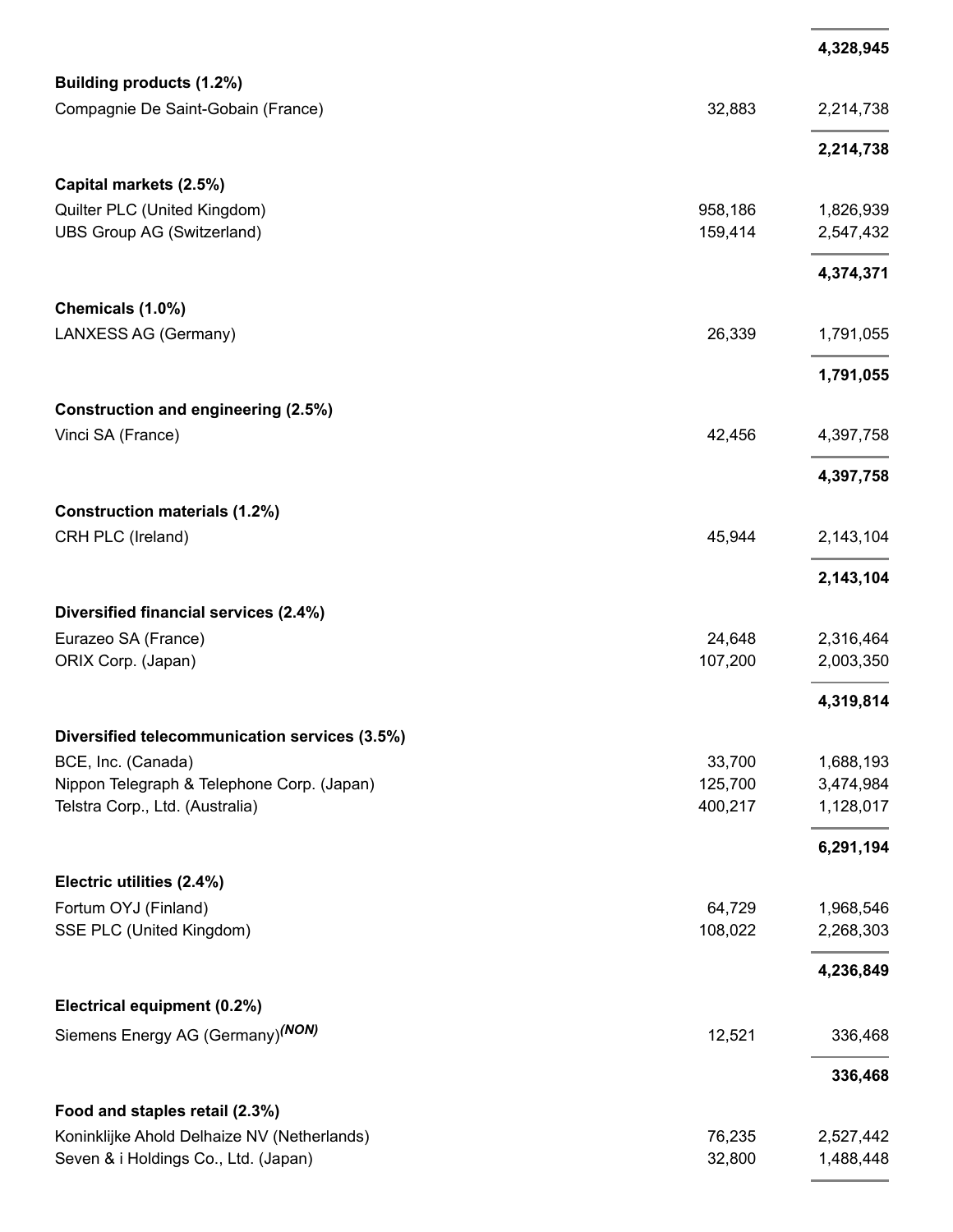|                                                            |         | 4,015,890  |
|------------------------------------------------------------|---------|------------|
| Food products (1.2%)                                       |         |            |
| JDE Peet's BV (Netherlands)                                | 16,939  | 503,143    |
| Kerry Group PLC Class A (Ireland)                          | 11,587  | 1,551,311  |
|                                                            |         | 2,054,454  |
| Health-care equipment and supplies (1.7%)                  |         |            |
| Hoya Corp. (Japan)                                         | 18,900  | 2,955,921  |
|                                                            |         | 2,955,921  |
| Hotels, restaurants, and leisure (1.5%)                    |         |            |
| Compass Group PLC (United Kingdom)(NON)                    | 60,982  | 1,247,711  |
| Dalata Hotel Group PLC (Ireland) <sup>(NON)</sup>          | 296,507 | 1,394,546  |
|                                                            |         | 2,642,257  |
| Household durables (3.7%)                                  |         |            |
| Panasonic Corp. (Japan)                                    | 147,900 | 1,835,756  |
| Sony Group Corp. (Japan)                                   | 42,100  | 4,688,316  |
|                                                            |         | 6,524,072  |
| Industrial conglomerates (2.4%)                            |         |            |
| Siemens AG (Germany)                                       | 26,284  | 4,320,483  |
|                                                            |         | 4,320,483  |
| Insurance (8.6%)                                           |         |            |
| AIA Group, Ltd. (Hong Kong)                                | 372,400 | 4,287,866  |
| Allianz SE (Germany)                                       | 9,029   | 2,036,434  |
| AXA SA (France)                                            | 112,901 | 3,140,904  |
| Prudential PLC (United Kingdom)                            | 162,380 | 3,152,228  |
| QBE Insurance Group, Ltd. (Australia)                      | 341,101 | 2,845,643  |
|                                                            |         | 15,463,075 |
| Machinery (2.0%)                                           |         |            |
| MinebeaMitsumi, Inc. (Japan)                               | 111,100 | 2,836,856  |
| NSK, Ltd. (Japan)                                          | 120,100 | 815,093    |
|                                                            |         | 3,651,949  |
| Metals and mining (2.8%)                                   |         |            |
| Anglo American PLC (United Kingdom)                        | 80,530  | 2,777,871  |
| Rio Tinto PLC (United Kingdom)                             | 33,691  | 2,224,487  |
|                                                            |         | 5,002,358  |
| Multi-utilities (1.9%)<br>Veolia Environnement SA (France) | 109,536 | 3,352,098  |
|                                                            |         | 3,352,098  |
|                                                            |         |            |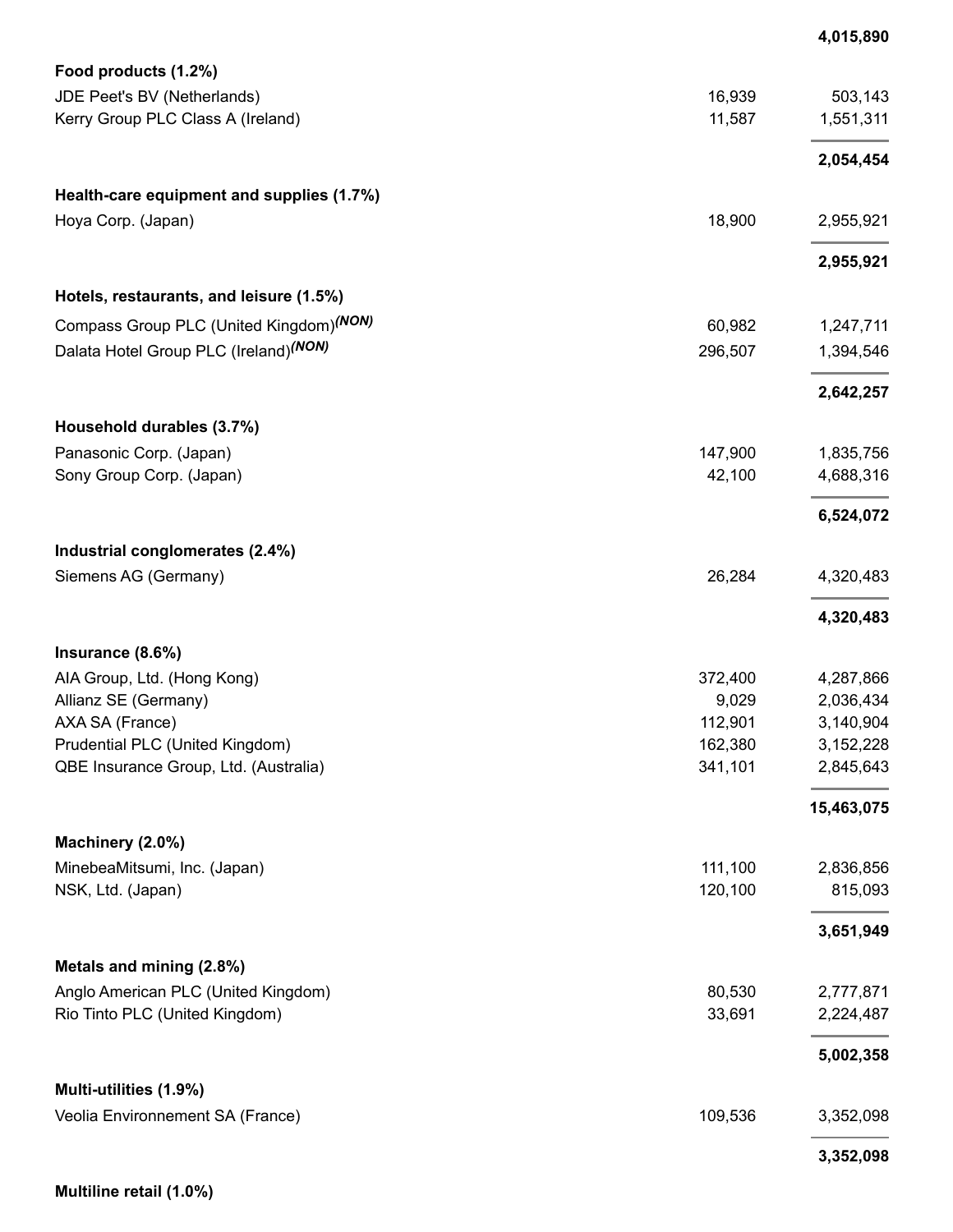| Don Quijote Co., Ltd. (Japan)                        | 85,100  | 1,763,727  |
|------------------------------------------------------|---------|------------|
|                                                      |         | 1,763,727  |
| Oil, gas, and consumable fuels (5.3%)                |         |            |
| BP PLC (United Kingdom)                              | 578,697 | 2,621,525  |
| Ovintiv, Inc.                                        | 31,860  | 1,046,908  |
| Royal Dutch Shell PLC Class B (United Kingdom)       | 72,426  | 1,604,549  |
| Suncor Energy, Inc. (Canada)                         | 103,712 | 2,150,227  |
| Thungela Resources, Ltd. (South Africa)(NON)         | 7,260   | 44,347     |
| TotalEnergies SE (France)                            | 39,879  | 1,910,965  |
|                                                      |         | 9,378,521  |
| Personal products (1.1%)                             |         |            |
| Unilever PLC (United Kingdom)                        | 35,172  | 1,897,087  |
|                                                      |         | 1,897,087  |
| Pharmaceuticals (6.1%)                               |         |            |
| AstraZeneca PLC (United Kingdom)                     | 26,324  | 3,169,004  |
| Novartis AG (Switzerland)                            | 32,701  | 2,682,797  |
| Sanofi (France)                                      | 51,651  | 4,972,162  |
|                                                      |         | 10,823,963 |
| Specialty retail (1.4%)                              |         |            |
| Kingfisher PLC (United Kingdom)                      | 548,592 | 2,481,969  |
|                                                      |         | 2,481,969  |
| Technology hardware, storage, and peripherals (2.5%) |         |            |
| Lite-On Technology Corp. (Taiwan)                    | 797,000 | 1,781,341  |
| Samsung Electronics Co., Ltd. (South Korea)          | 43,805  | 2,726,371  |
|                                                      |         | 4,507,712  |
| <b>Tobacco (0.9%)</b>                                |         |            |
| Imperial Brands PLC (United Kingdom)                 | 75,137  | 1,568,060  |
|                                                      |         | 1,568,060  |
| Trading companies and distributors (4.1%)            |         |            |
| Ferguson PLC (United Kingdom)                        | 11,497  | 1,593,747  |
| ITOCHU Corp. (Japan)                                 | 60,200  | 1,763,349  |
| Mitsubishi Corp. (Japan)                             | 128,700 | 4,026,081  |
|                                                      |         | 7,383,177  |
| Transportation infrastructure (0.7%)                 |         |            |
| Aena SME SA (Spain) <sup>(NON)</sup>                 | 6,957   | 1,200,020  |
|                                                      |         | 1,200,020  |
| Wireless telecommunication services (2.2%)           |         |            |
| KDDI Corp. (Japan)                                   | 39,000  | 1,288,853  |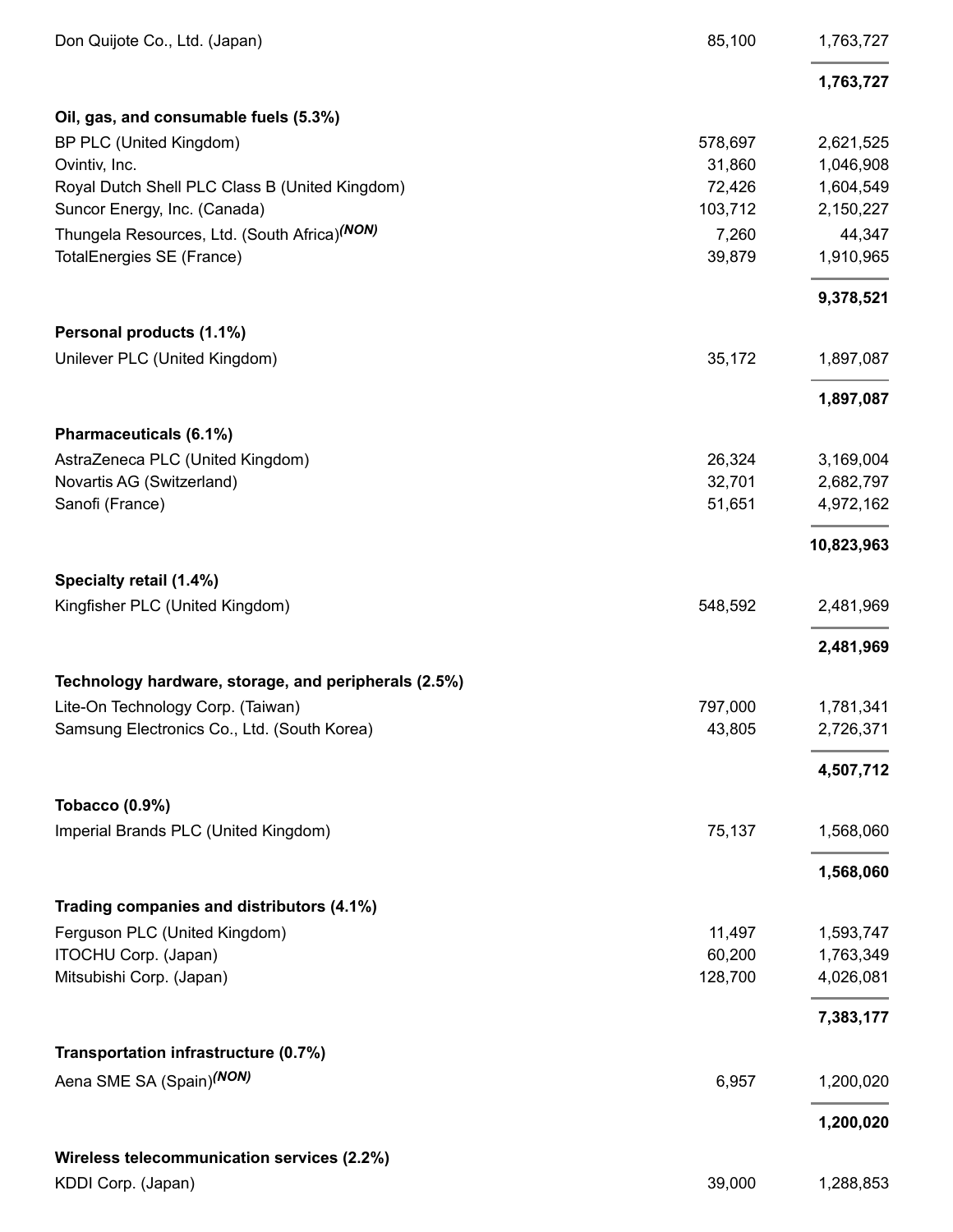| Vodafone Group PLC (United Kingdom)      | 1,728,731 | 2,614,948     |
|------------------------------------------|-----------|---------------|
|                                          |           | 3,903,801     |
| Total common stocks (cost \$149,374,803) |           | \$169,654,873 |

## **U.S. TREASURY OBLIGATIONS (0.1%)** *(a)*

|                                                     | <b>Principal</b><br>amount | Value     |
|-----------------------------------------------------|----------------------------|-----------|
| U.S. Treasury Notes 0.375%, 12/31/25 <sup>(i)</sup> | \$145,000                  | \$142,207 |
| Total U.S. treasury obligations (cost \$142,207)    |                            | \$142,207 |

## **SHORT-TERM INVESTMENTS (4.2%)** *(a)*

|                                                               |               | <b>Principal</b><br>amount/<br>shares | <b>Value</b>  |
|---------------------------------------------------------------|---------------|---------------------------------------|---------------|
| Putnam Short Term Investment Fund Class P 0.08% (AFF)         | <b>Shares</b> | 6,876,954                             | \$6,876,954   |
| State Street Institutional U.S. Government Money Market Fund, |               |                                       |               |
| Premier Class 0.03% <sup>(P)</sup>                            | <b>Shares</b> | 60,000                                | 60,000        |
| U.S. Treasury Bills 0.048%, 10/14/21(SEGSF)                   |               | \$600,000                             | 599,994       |
| Total short-term investments (cost \$7,536,944)               |               |                                       | \$7,536,948   |
| <b>TOTAL INVESTMENTS</b>                                      |               |                                       |               |
| Total investments (cost \$157,053,954)                        |               |                                       | \$177,334,028 |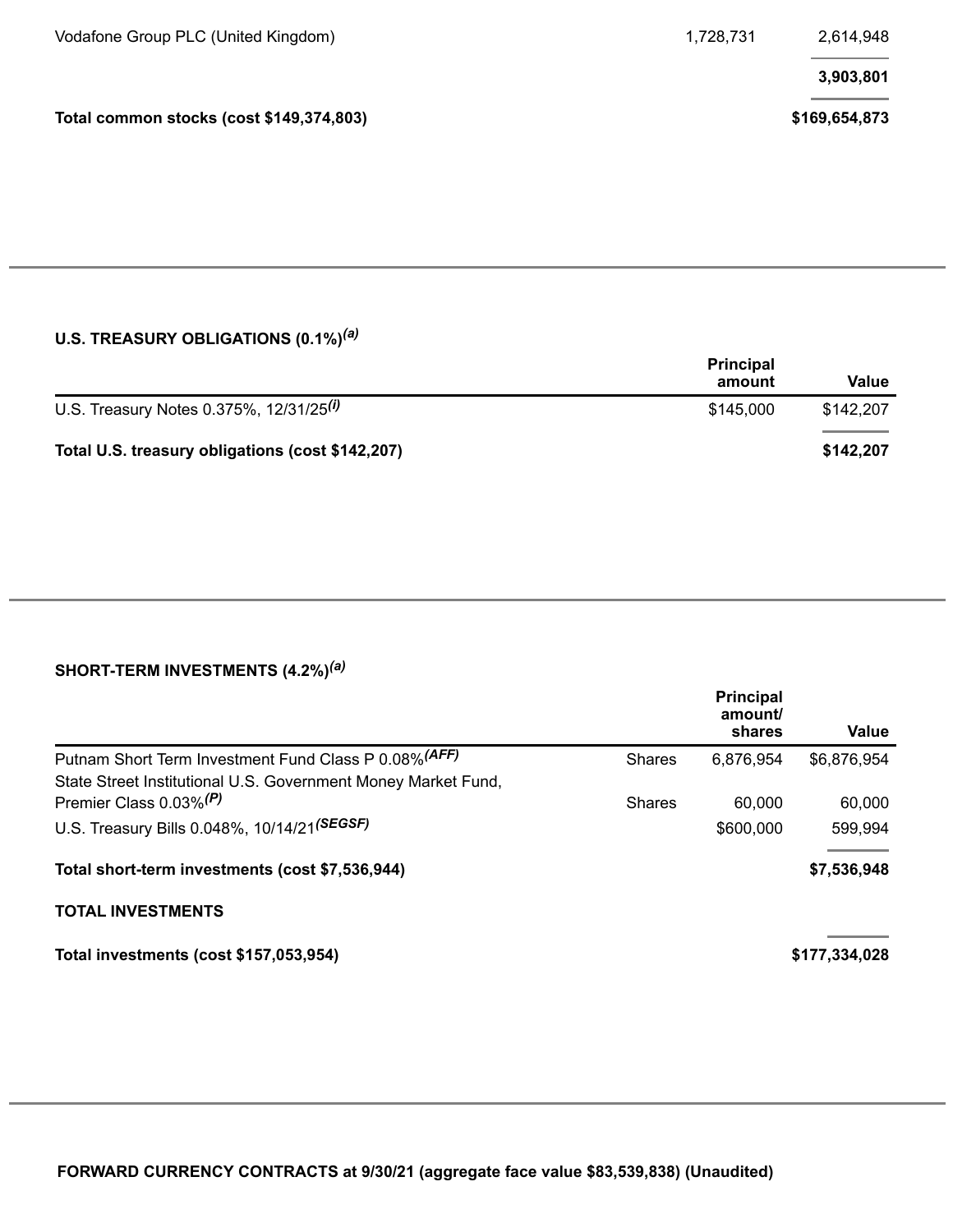| <b>Bank of America N.A.</b><br><b>Australian Dollar</b><br>10/20/21<br>\$1,070,251<br>\$1,103,771<br>\$(33,520)<br>Buy<br><b>British Pound</b><br>12/15/21<br>597,229<br>613,213<br>(15,984)<br>Buy<br>Canadian Dollar<br>Sell<br>10/20/21<br>2,809,644<br>2,844,034<br>34,390<br>12/15/21<br>841,163<br>861,534<br>(20, 371)<br>Euro<br>Buy<br>11/17/21<br>176,920<br>178,926<br>(2,006)<br>Japanese Yen<br>Buy<br>Swedish Krona<br>12/15/21<br>281,562<br>287,036<br>(5, 474)<br>Buy<br><b>Swiss Franc</b><br>12/15/21<br>973,396<br>992,099<br>(18, 703)<br>Buy<br><b>Barclays Bank PLC</b><br><b>British Pound</b><br>12/15/21<br>280,018<br>287,511<br>7,493<br>Sell<br>Sell<br>12/15/21<br>1,087,908<br>1,114,274<br>26,366<br>Euro<br>11/17/21<br>Hong Kong Dollar<br>1,057,056<br>1,057,465<br>(409)<br>Buy<br>Japanese Yen<br>11/17/21<br>337,877<br>340,623<br>(2,746)<br>Buy<br>Citibank, N.A.<br><b>British Pound</b><br>12/15/21<br>Buy<br>334,728<br>343,668<br>(8,940)<br>Canadian Dollar<br>Sell<br>10/20/21<br>570,803<br>577,261<br>6,458<br>(26, 340)<br>Danish Krone<br>Buy<br>12/15/21<br>1,113,623<br>1,139,963<br>12/15/21<br>692,442<br>709,242<br>(16, 800)<br>Euro<br>Buy<br>11/17/21<br>Sell<br>1,184,425<br>1,194,136<br>9,711<br>Japanese Yen<br><b>Swiss Franc</b><br>12/15/21<br>1,684,497<br>1,716,709<br>(32, 212)<br>Buy<br><b>Goldman Sachs International</b> | Counterparty | <b>Currency</b> | <b>Contract</b><br>type* | <b>Delivery</b><br>date | <b>Value</b> | Aggregate face<br>value | <b>Unrealized</b><br>appreciation/<br>(depreciation) |
|--------------------------------------------------------------------------------------------------------------------------------------------------------------------------------------------------------------------------------------------------------------------------------------------------------------------------------------------------------------------------------------------------------------------------------------------------------------------------------------------------------------------------------------------------------------------------------------------------------------------------------------------------------------------------------------------------------------------------------------------------------------------------------------------------------------------------------------------------------------------------------------------------------------------------------------------------------------------------------------------------------------------------------------------------------------------------------------------------------------------------------------------------------------------------------------------------------------------------------------------------------------------------------------------------------------------------------------------------------------------------------------------------|--------------|-----------------|--------------------------|-------------------------|--------------|-------------------------|------------------------------------------------------|
|                                                                                                                                                                                                                                                                                                                                                                                                                                                                                                                                                                                                                                                                                                                                                                                                                                                                                                                                                                                                                                                                                                                                                                                                                                                                                                                                                                                                  |              |                 |                          |                         |              |                         |                                                      |
|                                                                                                                                                                                                                                                                                                                                                                                                                                                                                                                                                                                                                                                                                                                                                                                                                                                                                                                                                                                                                                                                                                                                                                                                                                                                                                                                                                                                  |              |                 |                          |                         |              |                         |                                                      |
|                                                                                                                                                                                                                                                                                                                                                                                                                                                                                                                                                                                                                                                                                                                                                                                                                                                                                                                                                                                                                                                                                                                                                                                                                                                                                                                                                                                                  |              |                 |                          |                         |              |                         |                                                      |
|                                                                                                                                                                                                                                                                                                                                                                                                                                                                                                                                                                                                                                                                                                                                                                                                                                                                                                                                                                                                                                                                                                                                                                                                                                                                                                                                                                                                  |              |                 |                          |                         |              |                         |                                                      |
|                                                                                                                                                                                                                                                                                                                                                                                                                                                                                                                                                                                                                                                                                                                                                                                                                                                                                                                                                                                                                                                                                                                                                                                                                                                                                                                                                                                                  |              |                 |                          |                         |              |                         |                                                      |
|                                                                                                                                                                                                                                                                                                                                                                                                                                                                                                                                                                                                                                                                                                                                                                                                                                                                                                                                                                                                                                                                                                                                                                                                                                                                                                                                                                                                  |              |                 |                          |                         |              |                         |                                                      |
|                                                                                                                                                                                                                                                                                                                                                                                                                                                                                                                                                                                                                                                                                                                                                                                                                                                                                                                                                                                                                                                                                                                                                                                                                                                                                                                                                                                                  |              |                 |                          |                         |              |                         |                                                      |
|                                                                                                                                                                                                                                                                                                                                                                                                                                                                                                                                                                                                                                                                                                                                                                                                                                                                                                                                                                                                                                                                                                                                                                                                                                                                                                                                                                                                  |              |                 |                          |                         |              |                         |                                                      |
|                                                                                                                                                                                                                                                                                                                                                                                                                                                                                                                                                                                                                                                                                                                                                                                                                                                                                                                                                                                                                                                                                                                                                                                                                                                                                                                                                                                                  |              |                 |                          |                         |              |                         |                                                      |
|                                                                                                                                                                                                                                                                                                                                                                                                                                                                                                                                                                                                                                                                                                                                                                                                                                                                                                                                                                                                                                                                                                                                                                                                                                                                                                                                                                                                  |              |                 |                          |                         |              |                         |                                                      |
|                                                                                                                                                                                                                                                                                                                                                                                                                                                                                                                                                                                                                                                                                                                                                                                                                                                                                                                                                                                                                                                                                                                                                                                                                                                                                                                                                                                                  |              |                 |                          |                         |              |                         |                                                      |
|                                                                                                                                                                                                                                                                                                                                                                                                                                                                                                                                                                                                                                                                                                                                                                                                                                                                                                                                                                                                                                                                                                                                                                                                                                                                                                                                                                                                  |              |                 |                          |                         |              |                         |                                                      |
|                                                                                                                                                                                                                                                                                                                                                                                                                                                                                                                                                                                                                                                                                                                                                                                                                                                                                                                                                                                                                                                                                                                                                                                                                                                                                                                                                                                                  |              |                 |                          |                         |              |                         |                                                      |
|                                                                                                                                                                                                                                                                                                                                                                                                                                                                                                                                                                                                                                                                                                                                                                                                                                                                                                                                                                                                                                                                                                                                                                                                                                                                                                                                                                                                  |              |                 |                          |                         |              |                         |                                                      |
|                                                                                                                                                                                                                                                                                                                                                                                                                                                                                                                                                                                                                                                                                                                                                                                                                                                                                                                                                                                                                                                                                                                                                                                                                                                                                                                                                                                                  |              |                 |                          |                         |              |                         |                                                      |
|                                                                                                                                                                                                                                                                                                                                                                                                                                                                                                                                                                                                                                                                                                                                                                                                                                                                                                                                                                                                                                                                                                                                                                                                                                                                                                                                                                                                  |              |                 |                          |                         |              |                         |                                                      |
|                                                                                                                                                                                                                                                                                                                                                                                                                                                                                                                                                                                                                                                                                                                                                                                                                                                                                                                                                                                                                                                                                                                                                                                                                                                                                                                                                                                                  |              |                 |                          |                         |              |                         |                                                      |
|                                                                                                                                                                                                                                                                                                                                                                                                                                                                                                                                                                                                                                                                                                                                                                                                                                                                                                                                                                                                                                                                                                                                                                                                                                                                                                                                                                                                  |              |                 |                          |                         |              |                         |                                                      |
|                                                                                                                                                                                                                                                                                                                                                                                                                                                                                                                                                                                                                                                                                                                                                                                                                                                                                                                                                                                                                                                                                                                                                                                                                                                                                                                                                                                                  |              |                 |                          |                         |              |                         |                                                      |
|                                                                                                                                                                                                                                                                                                                                                                                                                                                                                                                                                                                                                                                                                                                                                                                                                                                                                                                                                                                                                                                                                                                                                                                                                                                                                                                                                                                                  |              |                 |                          |                         |              |                         |                                                      |
|                                                                                                                                                                                                                                                                                                                                                                                                                                                                                                                                                                                                                                                                                                                                                                                                                                                                                                                                                                                                                                                                                                                                                                                                                                                                                                                                                                                                  |              |                 |                          |                         |              |                         |                                                      |
| <b>British Pound</b><br>Sell<br>12/15/21<br>31,702<br>1,186,776<br>1,218,478                                                                                                                                                                                                                                                                                                                                                                                                                                                                                                                                                                                                                                                                                                                                                                                                                                                                                                                                                                                                                                                                                                                                                                                                                                                                                                                     |              |                 |                          |                         |              |                         |                                                      |
| Canadian Dollar<br>10/20/21<br>1,553,325<br>1,570,630<br>(17, 305)<br>Buy                                                                                                                                                                                                                                                                                                                                                                                                                                                                                                                                                                                                                                                                                                                                                                                                                                                                                                                                                                                                                                                                                                                                                                                                                                                                                                                        |              |                 |                          |                         |              |                         |                                                      |
| Buy<br>12/15/21<br>1,941,252<br>1,988,479<br>Euro<br>(47, 227)                                                                                                                                                                                                                                                                                                                                                                                                                                                                                                                                                                                                                                                                                                                                                                                                                                                                                                                                                                                                                                                                                                                                                                                                                                                                                                                                   |              |                 |                          |                         |              |                         |                                                      |
| 11/17/21<br>Hong Kong Dollar Sell<br>321,916<br>322,036<br>120                                                                                                                                                                                                                                                                                                                                                                                                                                                                                                                                                                                                                                                                                                                                                                                                                                                                                                                                                                                                                                                                                                                                                                                                                                                                                                                                   |              |                 |                          |                         |              |                         |                                                      |
| 11/17/21<br>Japanese Yen<br>3,759,345<br>3,789,820<br>(30, 475)<br>Buy<br>South Korean                                                                                                                                                                                                                                                                                                                                                                                                                                                                                                                                                                                                                                                                                                                                                                                                                                                                                                                                                                                                                                                                                                                                                                                                                                                                                                           |              |                 |                          |                         |              |                         |                                                      |
| 11/17/21<br>Sell<br>1,243,745<br>1,284,477<br>40,732<br>Won                                                                                                                                                                                                                                                                                                                                                                                                                                                                                                                                                                                                                                                                                                                                                                                                                                                                                                                                                                                                                                                                                                                                                                                                                                                                                                                                      |              |                 |                          |                         |              |                         |                                                      |
| <b>Swiss Franc</b><br>12/15/21<br>405,591<br>410,298<br>(4,707)<br>Buy                                                                                                                                                                                                                                                                                                                                                                                                                                                                                                                                                                                                                                                                                                                                                                                                                                                                                                                                                                                                                                                                                                                                                                                                                                                                                                                           |              |                 |                          |                         |              |                         |                                                      |
| <b>HSBC Bank USA, National Association</b>                                                                                                                                                                                                                                                                                                                                                                                                                                                                                                                                                                                                                                                                                                                                                                                                                                                                                                                                                                                                                                                                                                                                                                                                                                                                                                                                                       |              |                 |                          |                         |              |                         |                                                      |
| <b>Australian Dollar</b><br>10/20/21<br>886,103<br>935,092<br>(48,989)<br>Buy                                                                                                                                                                                                                                                                                                                                                                                                                                                                                                                                                                                                                                                                                                                                                                                                                                                                                                                                                                                                                                                                                                                                                                                                                                                                                                                    |              |                 |                          |                         |              |                         |                                                      |
| <b>British Pound</b><br>Sell<br>12/15/21<br>1,483,639<br>1,523,355<br>39,716                                                                                                                                                                                                                                                                                                                                                                                                                                                                                                                                                                                                                                                                                                                                                                                                                                                                                                                                                                                                                                                                                                                                                                                                                                                                                                                     |              |                 |                          |                         |              |                         |                                                      |
| Canadian Dollar<br>10/20/21<br>52,028<br>52,606<br>578<br>Sell                                                                                                                                                                                                                                                                                                                                                                                                                                                                                                                                                                                                                                                                                                                                                                                                                                                                                                                                                                                                                                                                                                                                                                                                                                                                                                                                   |              |                 |                          |                         |              |                         |                                                      |
| (80, 800)<br>Buy<br>12/15/21<br>3,348,642<br>3,429,442<br>Euro                                                                                                                                                                                                                                                                                                                                                                                                                                                                                                                                                                                                                                                                                                                                                                                                                                                                                                                                                                                                                                                                                                                                                                                                                                                                                                                                   |              |                 |                          |                         |              |                         |                                                      |
| Hong Kong Dollar Buy<br>11/17/21<br>1,086,014<br>1,086,401<br>(387)                                                                                                                                                                                                                                                                                                                                                                                                                                                                                                                                                                                                                                                                                                                                                                                                                                                                                                                                                                                                                                                                                                                                                                                                                                                                                                                              |              |                 |                          |                         |              |                         |                                                      |
| Japanese Yen<br>Sell<br>11/17/21<br>592,105<br>597,024<br>4,919                                                                                                                                                                                                                                                                                                                                                                                                                                                                                                                                                                                                                                                                                                                                                                                                                                                                                                                                                                                                                                                                                                                                                                                                                                                                                                                                  |              |                 |                          |                         |              |                         |                                                      |
| JPMorgan Chase Bank N.A.                                                                                                                                                                                                                                                                                                                                                                                                                                                                                                                                                                                                                                                                                                                                                                                                                                                                                                                                                                                                                                                                                                                                                                                                                                                                                                                                                                         |              |                 |                          |                         |              |                         |                                                      |
| <b>British Pound</b><br>12/15/21<br>279,614<br>287,100<br>(7, 486)<br>Buy                                                                                                                                                                                                                                                                                                                                                                                                                                                                                                                                                                                                                                                                                                                                                                                                                                                                                                                                                                                                                                                                                                                                                                                                                                                                                                                        |              |                 |                          |                         |              |                         |                                                      |
| Canadian Dollar<br>Sell<br>10/20/21<br>1,638,748<br>1,657,007<br>18,259                                                                                                                                                                                                                                                                                                                                                                                                                                                                                                                                                                                                                                                                                                                                                                                                                                                                                                                                                                                                                                                                                                                                                                                                                                                                                                                          |              |                 |                          |                         |              |                         |                                                      |
| 12/15/21<br>(43,500)<br>Euro<br>Buy<br>1,794,852<br>1,838,352                                                                                                                                                                                                                                                                                                                                                                                                                                                                                                                                                                                                                                                                                                                                                                                                                                                                                                                                                                                                                                                                                                                                                                                                                                                                                                                                    |              |                 |                          |                         |              |                         |                                                      |
| Japanese Yen<br>11/17/21<br>250,408<br>Buy<br>252,473<br>(2,065)                                                                                                                                                                                                                                                                                                                                                                                                                                                                                                                                                                                                                                                                                                                                                                                                                                                                                                                                                                                                                                                                                                                                                                                                                                                                                                                                 |              |                 |                          |                         |              |                         |                                                      |
| New Zealand<br>10/20/21<br>335,413<br>337,679<br>(2, 266)<br>Dollar<br>Buy                                                                                                                                                                                                                                                                                                                                                                                                                                                                                                                                                                                                                                                                                                                                                                                                                                                                                                                                                                                                                                                                                                                                                                                                                                                                                                                       |              |                 |                          |                         |              |                         |                                                      |
| Sell<br>12/15/21<br>78,828<br>79,428<br>600<br>Norwegian Krone                                                                                                                                                                                                                                                                                                                                                                                                                                                                                                                                                                                                                                                                                                                                                                                                                                                                                                                                                                                                                                                                                                                                                                                                                                                                                                                                   |              |                 |                          |                         |              |                         |                                                      |
| Singapore Dollar<br>11/17/21<br>287,130<br>Buy<br>288,478<br>(1,348)                                                                                                                                                                                                                                                                                                                                                                                                                                                                                                                                                                                                                                                                                                                                                                                                                                                                                                                                                                                                                                                                                                                                                                                                                                                                                                                             |              |                 |                          |                         |              |                         |                                                      |
| South Korean<br>11/17/21<br>Won<br>Sell<br>3,868,483<br>3,994,651<br>126,168                                                                                                                                                                                                                                                                                                                                                                                                                                                                                                                                                                                                                                                                                                                                                                                                                                                                                                                                                                                                                                                                                                                                                                                                                                                                                                                     |              |                 |                          |                         |              |                         |                                                      |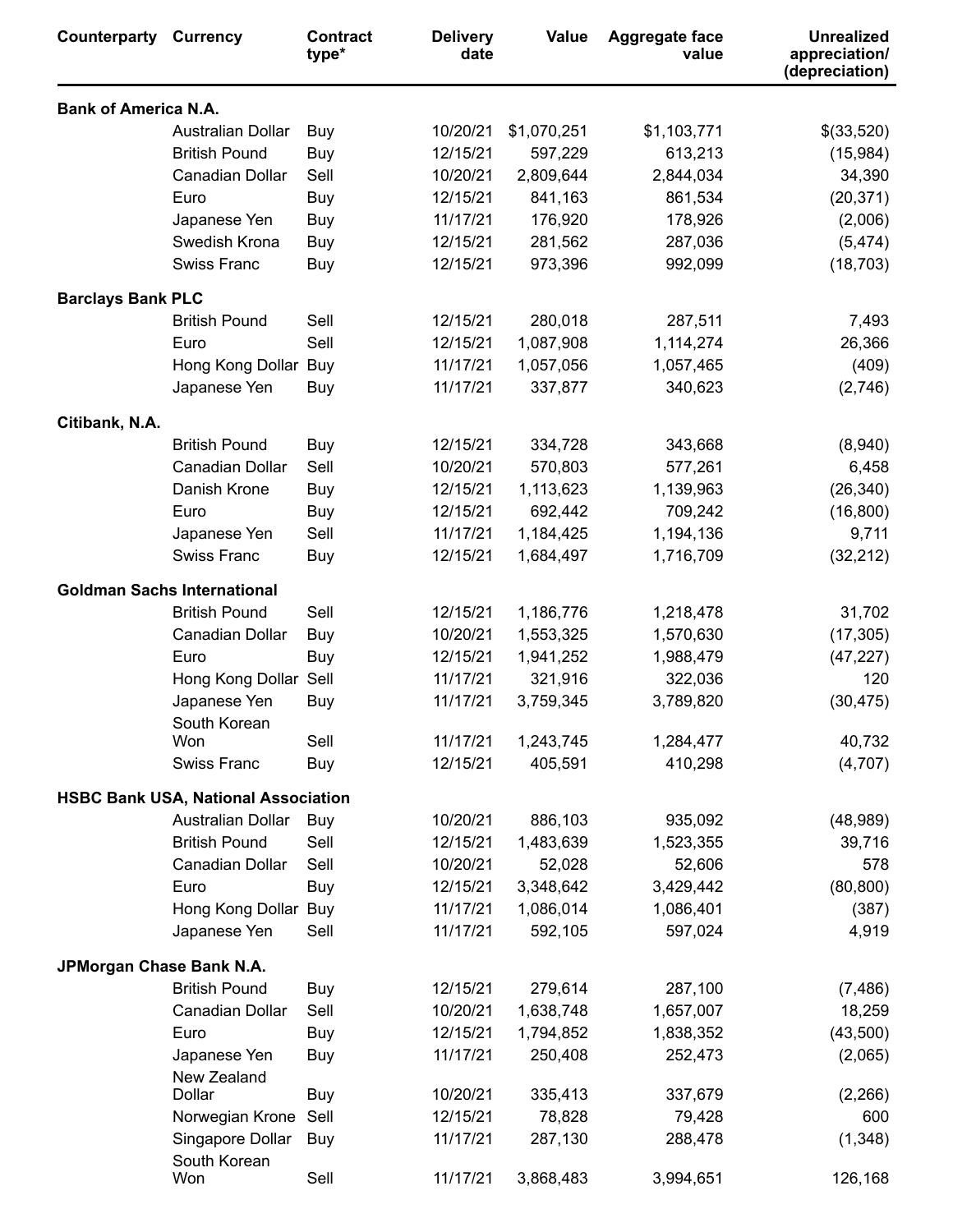|                                  | Morgan Stanley & Co. International PLC |      |          |           |           |            |
|----------------------------------|----------------------------------------|------|----------|-----------|-----------|------------|
|                                  | <b>British Pound</b>                   | Sell | 12/15/21 | 844,637   | 867,094   | 22,457     |
|                                  | Canadian Dollar                        | Sell | 10/20/21 | 200,768   | 205,349   | 4,581      |
|                                  | Euro                                   | Buy  | 12/15/21 | 4,458,707 | 4,553,164 | (94, 457)  |
|                                  | Japanese Yen                           | Buy  | 11/17/21 | 3,283,522 | 3,313,142 | (29, 620)  |
|                                  | Swedish Krona                          | Buy  | 12/15/21 | 305,394   | 311,049   | (5,655)    |
| <b>NatWest Markets PLC</b>       |                                        |      |          |           |           |            |
|                                  | <b>British Pound</b>                   | Sell | 12/15/21 | 647,088   | 664,355   | 17,267     |
|                                  | Euro                                   | Sell | 12/15/21 | 2,170,828 | 2,223,385 | 52,557     |
|                                  | Swedish Krona                          | Buy  | 12/15/21 | 1,481,387 | 1,508,864 | (27, 477)  |
|                                  | <b>Swiss Franc</b>                     | Buy  | 12/15/21 | 4,144,917 | 4,224,331 | (79, 414)  |
|                                  | <b>State Street Bank and Trust Co.</b> |      |          |           |           |            |
|                                  | Australian Dollar                      | Buy  | 10/20/21 | 165,638   | 171,216   | (5, 578)   |
|                                  | <b>British Pound</b>                   | Sell | 12/15/21 | 5,077,926 | 5,213,221 | 135,295    |
|                                  | Canadian Dollar                        | Sell | 10/20/21 | 290,138   | 293,368   | 3,230      |
|                                  | Euro                                   | Buy  | 12/15/21 | 839,539   | 857,721   | (18, 182)  |
|                                  | Hong Kong Dollar                       | Sell | 11/17/21 | 500,161   | 500,321   | 160        |
|                                  | <b>Israeli Shekel</b>                  | Buy  | 10/20/21 | 988,319   | 975,894   | 12,425     |
|                                  | Japanese Yen                           | Sell | 11/17/21 | 2,247,853 | 2,266,608 | 18,755     |
| <b>UBS AG</b>                    |                                        |      |          |           |           |            |
|                                  | Australian Dollar                      | Buy  | 10/20/21 | 476,960   | 493,106   | (16, 146)  |
|                                  | <b>British Pound</b>                   | Buy  | 12/15/21 | 809,601   | 824,229   | (14, 628)  |
|                                  | Canadian Dollar                        | Sell | 10/20/21 | 1,690,460 | 1,709,302 | 18,842     |
|                                  | Euro                                   | Sell | 12/15/21 | 4,880,855 | 4,994,363 | 113,508    |
|                                  | Hong Kong Dollar                       | Sell | 11/17/21 | 679,857   | 680,103   | 246        |
|                                  | Japanese Yen                           | Buy  | 11/17/21 | 2,555,416 | 2,572,038 | (16, 622)  |
| <b>WestPac Banking Corp.</b>     |                                        |      |          |           |           |            |
|                                  | <b>British Pound</b>                   | Buy  | 12/15/21 | 1,395,375 | 1,432,506 | (37, 131)  |
|                                  | Euro                                   | Buy  | 12/15/21 | 371,337   | 380,338   | (9,001)    |
| <b>Unrealized appreciation</b>   |                                        |      |          |           |           | 746,535    |
| <b>Unrealized (depreciation)</b> |                                        |      |          |           |           | (823, 971) |
| <b>Total</b>                     |                                        |      |          |           |           | \$(77,436) |

\* The exchange currency for all contracts listed is the United States Dollar.

# **Notes to the fund's portfolio**

Unless noted otherwise, the notes to the fund's portfolio are for the close of the fund's reporting period,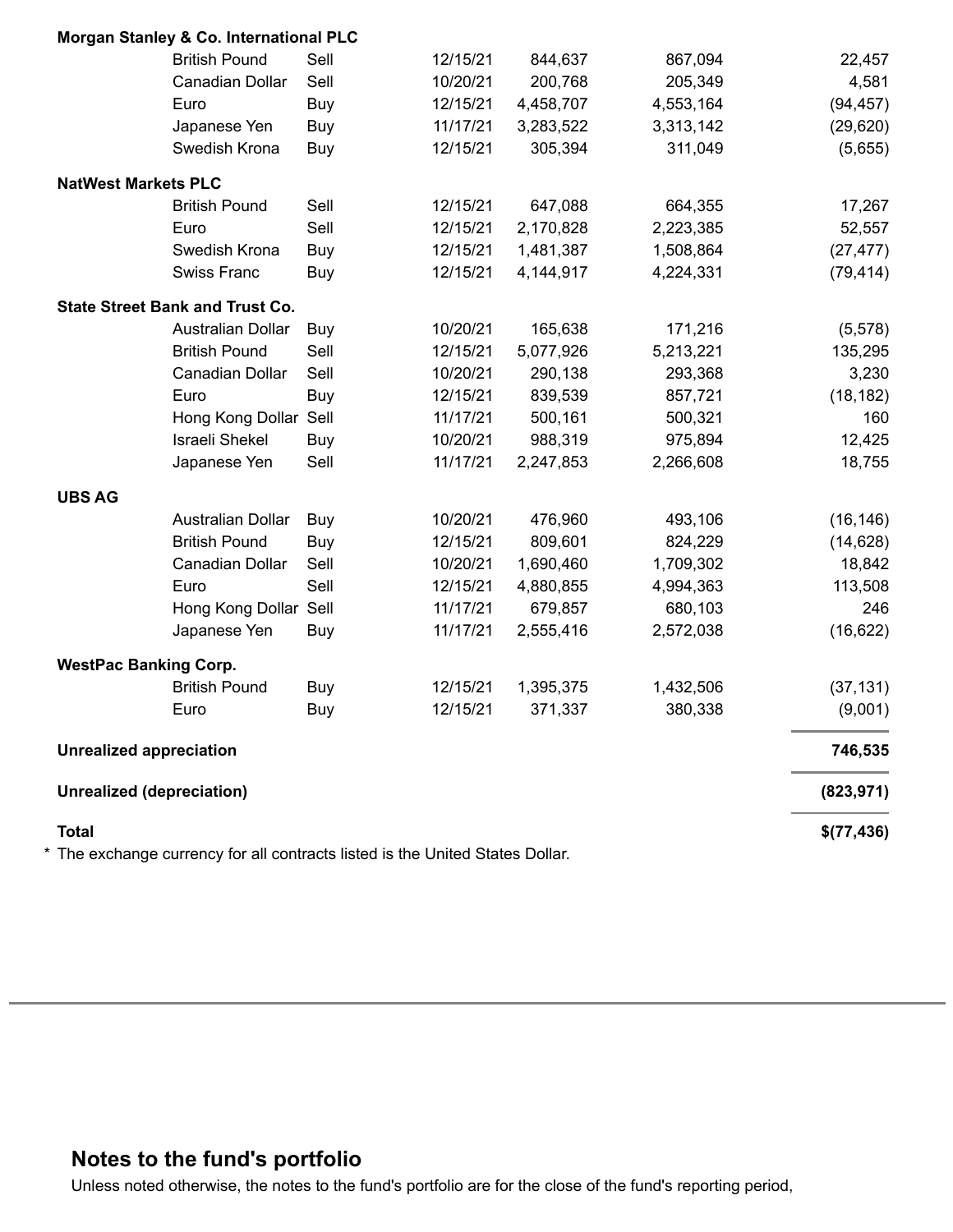which ran from July 1, 2021 through September 30, 2021 (the reporting period). Within the following notes to the portfolio, references to "Putnam Management" represent Putnam Investment Management, LLC, the fund's manager, an indirect wholly-owned subsidiary of Putnam Investments, LLC, references to "the SEC" represent the Securities and Exchange Commission, references to "ASC 820" represent Accounting Standards Codification 820 *Fair Value Measurements and Disclosures* and references to "OTC", if any, represent over-the-counter.

- *(a)* Percentages indicated are based on net assets of \$178,159,754.
- *(NON)* This security is non-income-producing.

*(AFF)* Affiliated company. For investments in Putnam Short Term Investment Fund, the rate quoted in the security description is the annualized 7-day yield of the fund at the close of the reporting period. Transactions during the period with any company which is under common ownership or control were as follows:

| Name of affiliate                   | <b>Fair value</b><br>as of<br>6/30/21 | <b>Purchase</b><br>cost              | proceeds    | Sale Investment<br>income | VIIAI 69<br>outstanding<br>and fair<br>value as of<br>9/30/21 |
|-------------------------------------|---------------------------------------|--------------------------------------|-------------|---------------------------|---------------------------------------------------------------|
| <b>Short-term investments</b>       |                                       |                                      |             |                           |                                                               |
| Putnam Short Term Investment        |                                       |                                      |             |                           |                                                               |
| Fund*                               |                                       | \$5,344,634 \$10,612,177 \$9,079,857 |             | \$1.555                   | \$6,876,954                                                   |
|                                     |                                       |                                      |             |                           |                                                               |
| <b>Total Short-term investments</b> |                                       | \$5,344,634 \$10,612,177             | \$9,079,857 | \$1,555                   | \$6,876,954                                                   |

**Shares**

\* Management fees charged to Putnam Short Term Investment Fund have been waived by Putnam Management. There were no realized or unrealized gains or losses during the period.

- *(SEGSF)* This security, in part or in entirety, was pledged and segregated with the custodian for collateral on certain derivative contracts at the close of the reporting period. Collateral at period end totaled \$234,000.
	- *(i)* This security was pledged, or purchased with cash that was pledged, to the fund for collateral on certain derivative contracts.
	- *(P)* This security was pledged, or purchased with cash that was pledged, to the fund for collateral on certain derivative contracts. The rate quoted in the security description is the annualized 7-day yield of the fund at the close of the reporting period.

At the close of the reporting period, the fund maintained liquid assets totaling \$443,905 to cover certain derivative contracts.

Unless otherwise noted, the rates quoted in Short-term investments security descriptions represent the weighted average yield to maturity.

Debt obligations are considered secured unless otherwise indicated.

### **DIVERSIFICATION BY COUNTRY**

Distribution of investments by country of risk at the close of the reporting period, excluding collateral received, if any (as a percentage of Portfolio Value):

| Japan                | 21.5% |
|----------------------|-------|
| United Kingdom       | 20.0  |
| France               | 14.4  |
| Germany              | 6.5   |
| Australia            | 5.7   |
| Netherlands          | 5.3   |
| <b>United States</b> | 4.8   |
| Ireland              | 4.2   |
| Canada               | 3.4   |
| South Korea          | 3.1   |
| Switzerland          | 2.9   |
| Hong Kong            | 2.4   |
| Spain                | 1.3   |
| Finland              | 1.1   |
| Norway               | 1.1   |
| Taiwan               | 1.0   |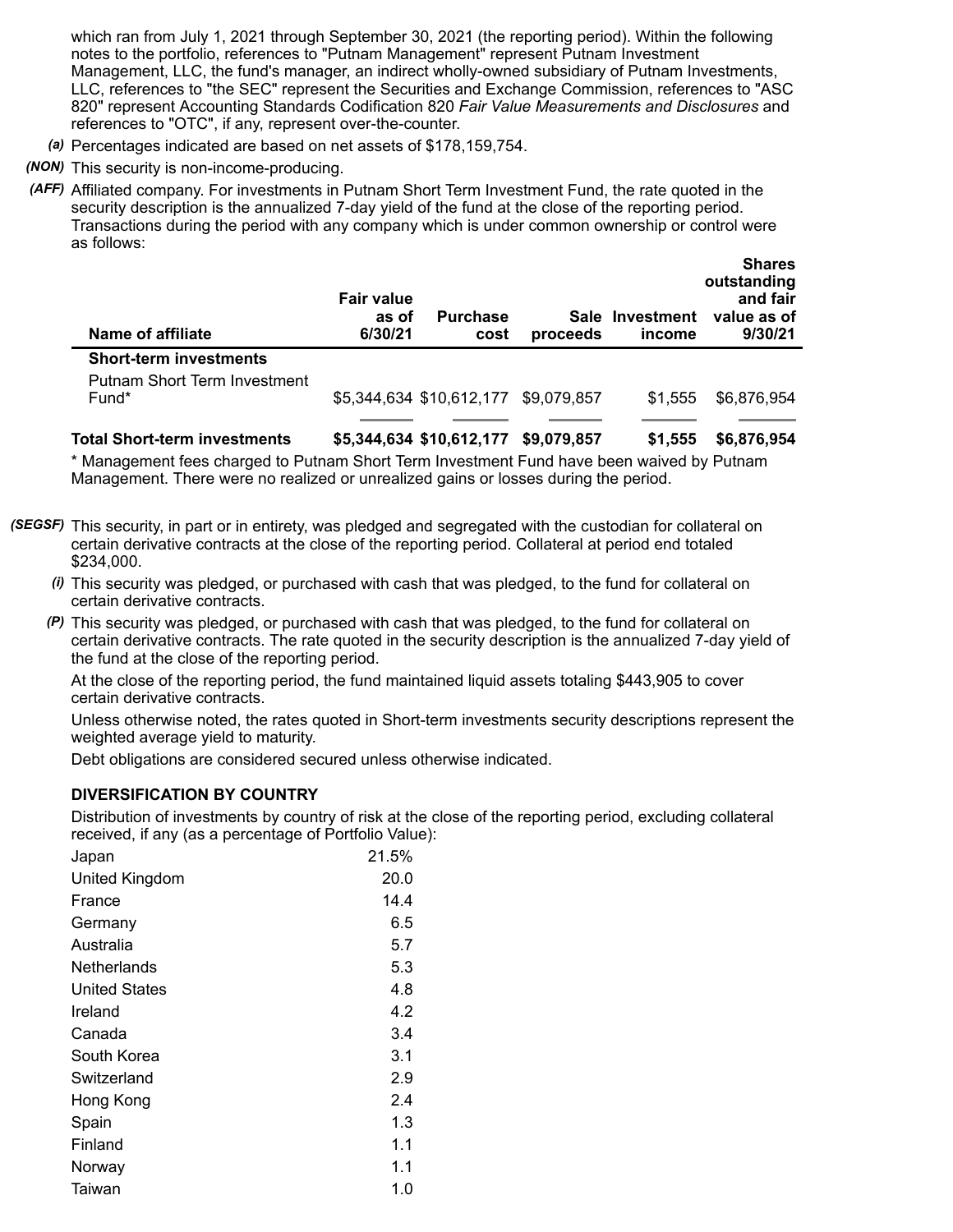| 100.0% |
|--------|
| 0 1    |
| 0.3    |
| 0.9    |
|        |

**Security valuation:** Portfolio securities and other investments are valued using policies and procedures adopted by the Board of Trustees. The Trustees have formed a Pricing Committee to oversee the implementation of these procedures and have delegated responsibility for valuing the fund's assets in accordance with these procedures to Putnam Management. Putnam Management has established an internal Valuation Committee that is responsible for making fair value determinations, evaluating the effectiveness of the pricing policies of the fund and reporting to the Pricing Committee.

Investments for which market quotations are readily available are valued at the last reported sales price on their principal exchange, or official closing price for certain markets, and are classified as Level 1 securities under ASC 820. If no sales are reported, as in the case of some securities that are traded OTC, a security is valued at its last reported bid price and is generally categorized as a Level 2 security.

Investments in open-end investment companies (excluding exchange-traded funds), if any, which can be classified as Level 1 or Level 2 securities, are valued based on their net asset value. The net asset value of such investment companies equals the total value of their assets less their liabilities and divided by the number of their outstanding shares.

Market quotations are not considered to be readily available for certain debt obligations (including short-term investments with remaining maturities of 60 days or less) and other investments; such investments are valued on the basis of valuations furnished by an independent pricing service approved by the Trustees or dealers selected by Putnam Management. Such services or dealers determine valuations for normal institutional-size trading units of such securities using methods based on market transactions for comparable securities and various relationships, generally recognized by institutional traders, between securities (which consider such factors as security prices, yields, maturities and ratings). These securities will generally be categorized as Level 2.

Many securities markets and exchanges outside the U.S. close prior to the scheduled close of the New York Stock Exchange and therefore the closing prices for securities in such markets or on such exchanges may not fully reflect events that occur after such close but before the scheduled close of the New York Stock Exchange. Accordingly, on certain days, the fund will fair value certain foreign equity securities taking into account multiple factors including movements in the U.S. securities markets, currency valuations and comparisons to the valuation of American Depository Receipts, exchange-traded funds and futures contracts. The foreign equity securities, which would generally be classified as Level 1 securities, will be transferred to Level 2 of the fair value hierarchy when they are valued at fair value. The number of days on which fair value prices will be used will depend on market activity and it is possible that fair value prices will be used by the fund to a significant extent. Securities quoted in foreign currencies, if any, are translated into U.S. dollars at the current exchange rate.

To the extent a pricing service or dealer is unable to value a security or provides a valuation that Putnam Management does not believe accurately reflects the security's fair value, the security will be valued at fair value by Putnam Management in accordance with policies and procedures approved by the Trustees. Certain investments, including certain restricted and illiquid securities and derivatives, are also valued at fair value following procedures approved by the Trustees. These valuations consider such factors as significant market or specific security events such as interest rate or credit quality changes, various relationships with other securities, discount rates, U.S. Treasury, U.S. swap and credit yields, index levels, convexity exposures, recovery rates, sales and other multiples and resale restrictions. These securities are classified as Level 2 or as Level 3 depending on the priority of the significant inputs.

To assess the continuing appropriateness of fair valuations, the Valuation Committee reviews and affirms the reasonableness of such valuations on a regular basis after considering all relevant information that is reasonably available. Such valuations and procedures are reviewed periodically by the Trustees. The fair value of securities is generally determined as the amount that the fund could reasonably expect to realize from an orderly disposition of such securities over a reasonable period of time. By its nature, a fair value price is a good faith estimate of the value of a security in a current sale and does not reflect an actual market price, which may be different by a material amount.

**Forward currency contracts:** The fund buys and sells forward currency contracts, which are agreements between two parties to buy and sell currencies at a set price on a future date. These contracts were used to hedge foreign exchange risk.

The U.S. dollar value of forward currency contracts is determined using current forward currency exchange rates supplied by a quotation service. The fair value of the contract will fluctuate with changes in currency exchange rates. The contract is marked to market daily and the change in fair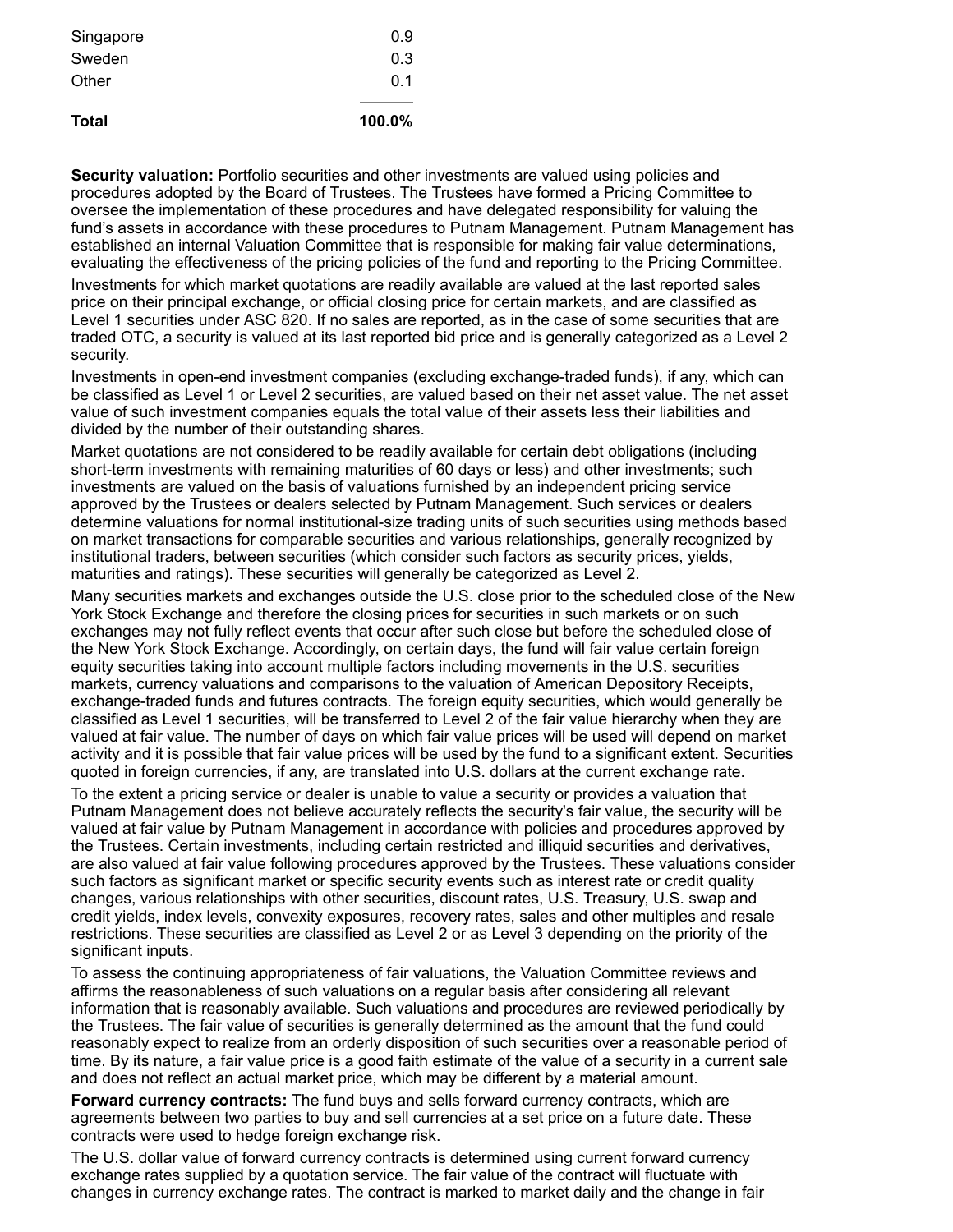value is recorded as an unrealized gain or loss. The fund records a realized gain or loss equal to the difference between the value of the contract at the time it was opened and the value at the time it was closed when the contract matures or by delivery of the currency. The fund could be exposed to risk if the value of the currency changes unfavorably, if the counterparties to the contracts are unable to meet the terms of their contracts or if the fund is unable to enter into a closing position.

For the fund's average contract amount on forward currency contracts, see the appropriate table at the end of these footnotes.

**Master agreements:** The fund is a party to ISDA (International Swaps and Derivatives Association, Inc.) Master Agreements (Master Agreements) with certain counterparties that govern OTC derivative and foreign exchange contracts entered into from time to time. The Master Agreements may contain provisions regarding, among other things, the parties' general obligations, representations, agreements, collateral requirements, events of default and early termination. With respect to certain counterparties, in accordance with the terms of the Master Agreements, collateral posted to the fund is held in a segregated account by the fund's custodian and, with respect to those amounts which can be sold or repledged, is presented in the fund's portfolio.

Collateral pledged by the fund is segregated by the fund's custodian and identified in the fund's portfolio. Collateral can be in the form of cash or debt securities issued by the U.S. Government or related agencies or other securities as agreed to by the fund and the applicable counterparty. Collateral requirements are determined based on the fund's net position with each counterparty.

Termination events applicable to the fund may occur upon a decline in the fund's net assets below a specified threshold over a certain period of time. Termination events applicable to counterparties may occur upon a decline in the counterparty's long-term and short-term credit ratings below a specified level. In each case, upon occurrence, the other party may elect to terminate early and cause settlement of all derivative and foreign exchange contracts outstanding, including the payment of any losses and costs resulting from such early termination, as reasonably determined by the terminating party. Any decision by one or more of the fund's counterparties to elect early termination could impact the fund's future derivative activity.

At the close of the reporting period, the fund had a net liability position of \$427,807 on open derivative contracts subject to the Master Agreements. Collateral posted by the fund at period end for these agreements totaled \$234,000 and may include amounts related to unsettled agreements.

ASC 820 establishes a three-level hierarchy for disclosure of fair value measurements. The valuation hierarchy is based upon the transparency of inputs to the valuation of the fund's investments. The three levels are defined as follows:

**Level 1:** Valuations based on quoted prices for identical securities in active markets.

**Level 2:** Valuations based on quoted prices in markets that are not active or for which all significant inputs are observable, either directly or indirectly.

**Level 3:** Valuations based on inputs that are unobservable and significant to the fair value measurement.

The following is a summary of the inputs used to value the fund's net assets as of the close of the reporting period:

| Investments in securities: | <b>Valuation inputs</b> |             |         |
|----------------------------|-------------------------|-------------|---------|
|                            | Level 1                 | Level 2     | Level 3 |
| <b>Common stocks*:</b>     |                         |             |         |
| Communication services     | \$1,688,193             | \$8,506,802 | $s-$    |
| Consumer discretionary     | 2,145,791               | 15,767,693  |         |
| Consumer staples           | 2,410,644               | 11,453,792  |         |
| Energy                     | 3,197,135               | 6,181,386   |         |
| <b>Financials</b>          |                         | 53,511,132  |         |
| Health care                |                         | 13,779,884  |         |
| Industrials                |                         | 29,979,245  |         |